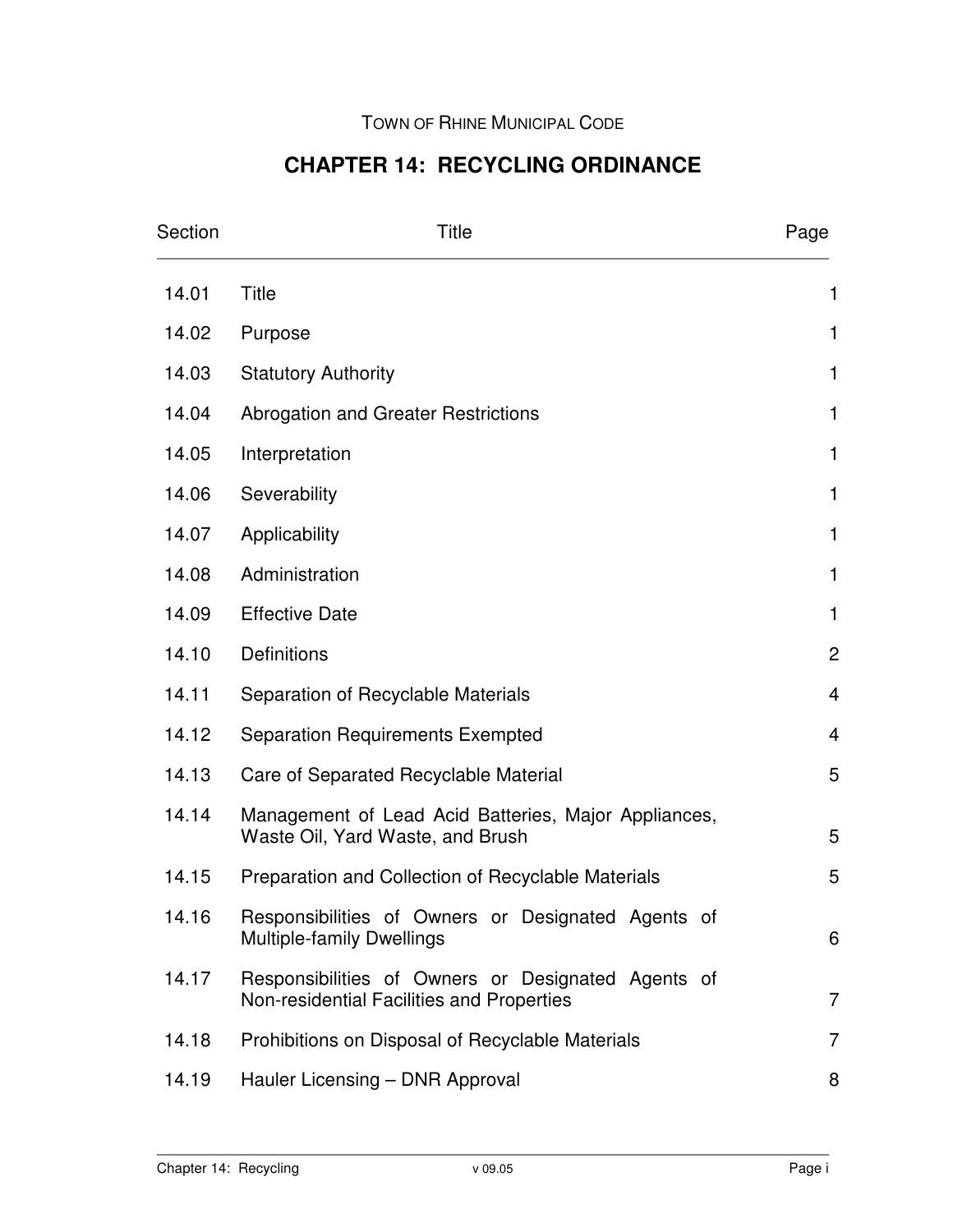### TOWN OF RHINE MUNICIPAL CODE

## **CHAPTER 14: RECYCLING ORDINANCE**

(continued)

| Section | <b>Title</b>                         | Page |
|---------|--------------------------------------|------|
| 14.20   | <b>Processing Facilities</b>         | 8    |
| 14.21   | No Dumping                           | 8    |
| 14.22   | Non-disposable Materials             | 8    |
| 14.23   | Garbage from Outside of Municipality | 8    |
| 14.24   | <b>Right to Reject Materials</b>     | 8    |
| 14.25   | Ownership of Recyclables and Refuse  | 9    |
| 14.26   | Exemptions                           | 9    |
| 14.27   | <b>Collection Schedule</b>           | 9    |
| 14.28   | <b>Special Materials</b>             | 9    |
| 14.29   | Charges                              | 9    |
| 14.30   | Enforcement                          | 9    |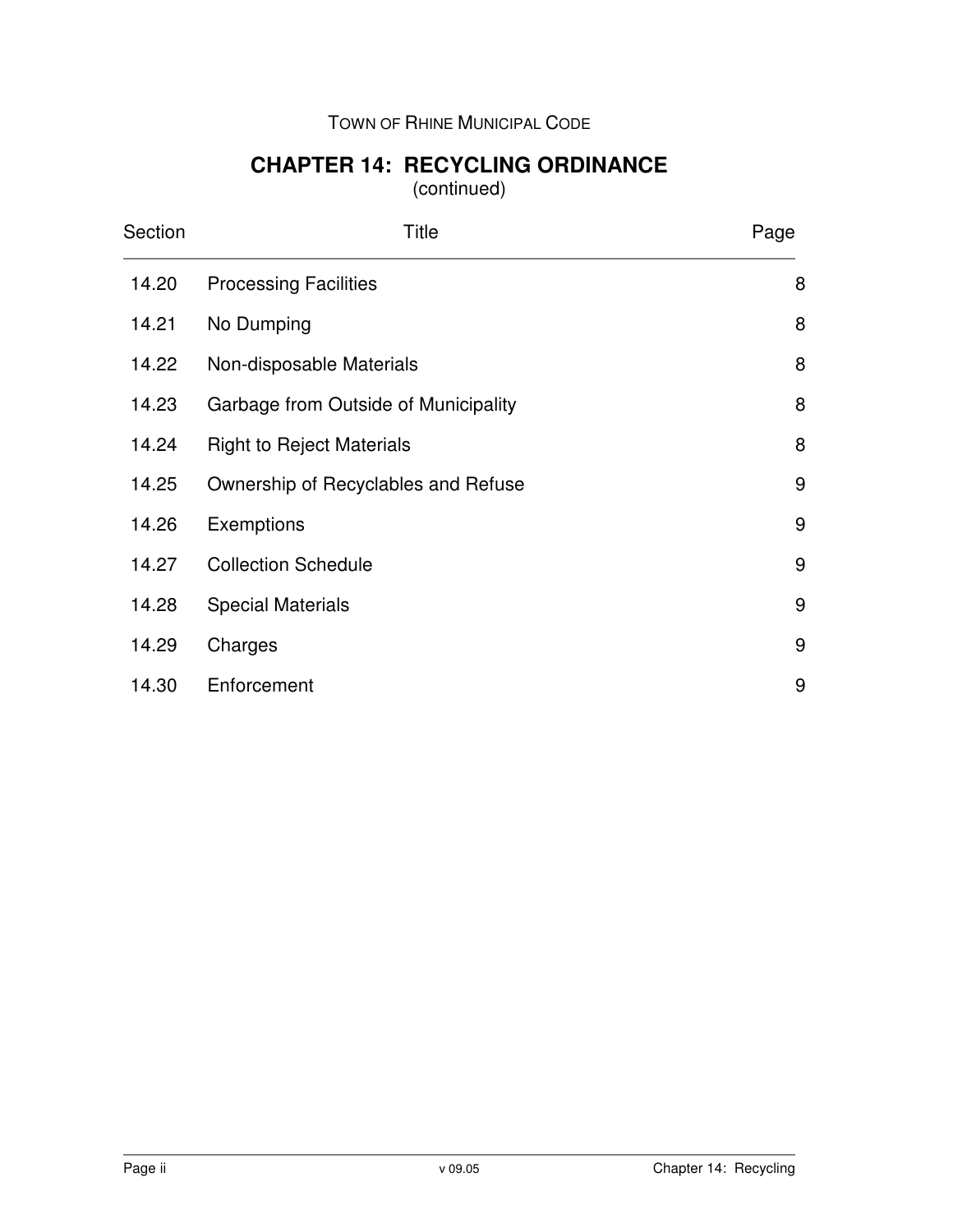**14.01 TITLE.** Recycling Ordinance for the Town of Rhine.

**14.02 PURPOSE.** The purpose of this Ordinance is to promote recycling, composting, and resource recovery through the administration of an effective recycling program as provided in Wis. Stat. § 287.11 and Wis. Admin. Code Ch. 544.

**14.03 STATUTORY AUTHORITY.** This Ordinance is adopted as authorized under Wis. Stat. § 287.09(3)(b).

**14.04 ABROGATION AND GREATER RESTRICTIONS.** It is not intended by this Ordinance to repeal, abrogate, annul, impair, or interfere with any existing rules, regulations, ordinances, or permits previously adopted or issued pursuant to law. However, whenever this Ordinance imposes greater restrictions, the provisions of this Ordinance shall apply.

**14.05 INTERPRETATION.** In its interpretation and application, the provisions of this Ordinance shall be held to be the minimum requirements and shall not be deemed a limitation or repeal of any other power granted by the Wisconsin Statutes. Where any terms or requirements of this Ordinance may be inconsistent or conflicting, the more restrictive requirements or interpretation shall apply. Where a provision of this Ordinance is required by the Wisconsin Statutes or by a standard in Wis. Admin. Code Ch. NR 544 and where the Ordinance provision is unclear, the provisions shall be interpreted in light of the Wisconsin Statutes and Chapter NR 544 standards in effect on the date of the adoption of this Ordinance or in effect on the date of the most recent text amendment to this Ordinance.

**14.06 SEVERABILITY.** Should any portion of this Ordinance be declared unconstitutional or invalid by a Court of competent jurisdiction, the remainder of this Ordinance shall not be affected.

**14.07 APPLICABILITY.** The requirements of this Ordinance apply to all persons within the Town of Rhine, Sheboygan County, Wisconsin.

**14.08 ADMINISTRATION.** The provisions of this Ordinance shall be administered by the Board of Supervisors for the Town of Rhine.

**14.09 EFFECTIVE DATE.** The provisions of this Ordinance shall take effect upon adoption and posting.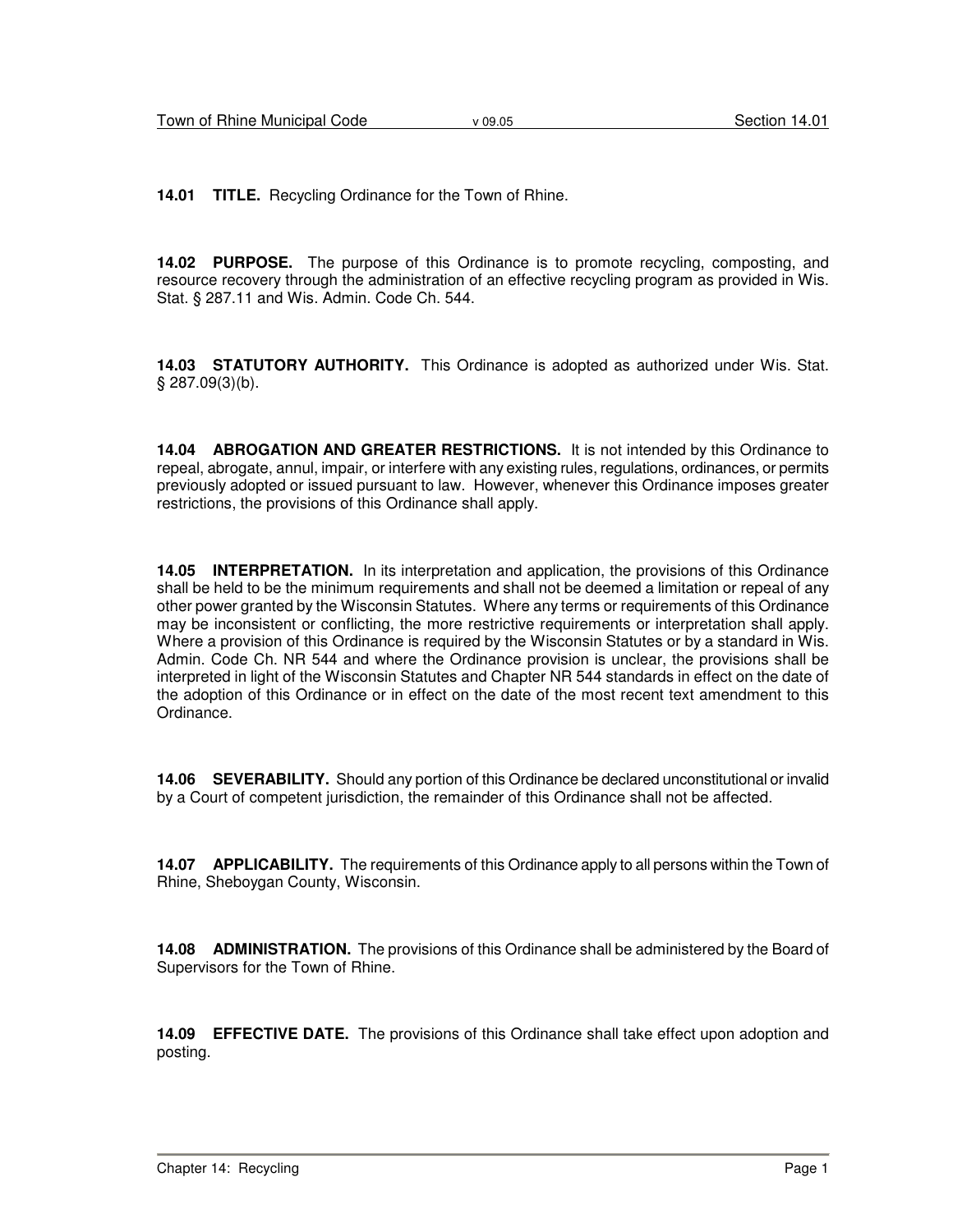**14.10 DEFINITIONS.** For the purpose of this Ordinance:

BI-METAL CONTAINER means a container for carbonated or malt beverages that is made primarily of a combination of steel and aluminum.

(2) BRUSH and BRANCHES means clean woody vegetative material no greater than six inches (6") in diameter. This term does not include stumps, roots, or shrubs with intact root balls.

(3) CONTAINER BOARD means corrugated paperboard used in the manufacture of shipping containers and related products.

(4) CONTRACTOR means the entity hired or retained by the Town of Rhine to collect and dispose of materials covered by this Ordinance.

(5) FOAM POLYSTYRENE PACKAGING means packaging made primarily from foam polystyrene that satisfies one of the following criteria:

(a) Is designed for containing or serving food or beverages.

(b) Consists of loose particles intended to fill space and cushion the packaged article in a shipping container.

(c) Consists of rigid materials shaped to hold and cushion the packaged article in a shipping container.

(6) HDPE means high density polyethylene plastic containers marked by the SPI code No. 2.

(7) LDPE means low density polyethylene plastic containers marked by the SPI code No. 4.

(8) MAGAZINES means magazines and other materials printed on similar paper.

(9) MAJOR APPLIANCE means a residential or commercial air conditioner, boiler, clothes dryer, clothes washer, dehumidifier, dishwasher, freezer, furnace, microwave oven, oven, refrigerator, stove, or water heater.

(10) MIXED OR OTHER PLASTIC RESIN TYPES means plastic containers marked by the SPI code No. 7

(11) MULTIPLE-FAMILY DWELLING means a property containing five (5) or more residential units, including those which are occupied seasonally.

(12) NEWSPAPER means a newspaper or other materials printed on newsprint.

(13) NON-RESIDENTIAL FACILITIES AND PROPERTIES means commercial, retail, industrial, institutional, and governmental facilities and properties. This term does not include multiple-family dwellings. It includes any location at which goods or services are provided or manufactured, including locations under construction, demolition, or remodeling or used for special events such as, but not limited to, fairs, festivals, sport venues, conferences, and exhibits.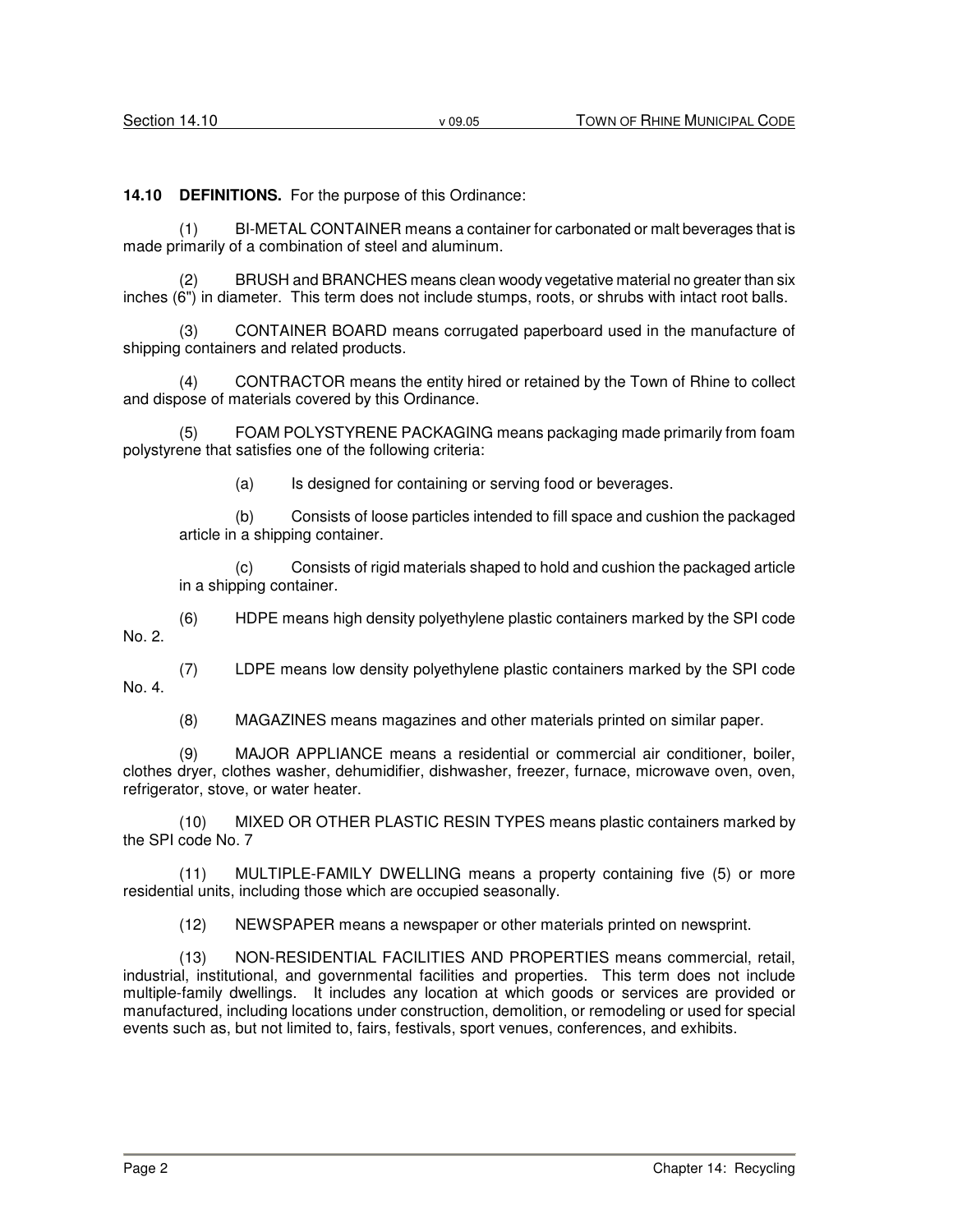(14) OFFICE PAPER means high grade printing and writing papers from offices in non-residential facilities and properties. Printed white ledger and computer printouts are examples of office paper generally accepted as high grade. This term does not include industrial process waste.

(15) OTHER RESINS OR MULTIPLE RESINS means plastic resins labeled by the SPI code No. 7.

(16) PERSON has the meaning specified in Wis. Stat. § 287.01(5m).

(17) PETE means polyethylene terephthalate plastic containers marked by the SPI code No. 1.

(18) PLASTIC CONTAINER means an individual, separate, rigid plastic bottle, can, jar, or carton, except for a blister pack, that is originally used to contain a product that is the subject of a retail sale.

(19) POST-CONSUMER WASTE means solid waste other than solid waste generated in the production of goods, hazardous waste, as defined in Wis. Stat. § 291.01(7), waste from construction and demolition of structures, scrap automobiles, or high-volume industrial waste as defined in Wis. Stat. § 289.01(17).

- (20) PP means polypropylene plastic containers market by the SPI code No. 5.
- (21) PS means polystyrene plastic containers marked by the SPI code No. 6.
- (22) PVC means polyvinyl chloride plastic containers marked by the SPI code No. 3.

(23) RECYCLABLE MATERIALS includes lead acid batteries; major appliances; waste oil; yard waste; aluminum containers; corrugated paper or other container board; foam polystyrene packaging; glass containers; magazines; newspapers; office paper; plastic containers including those made of PETE, HDPE, PVC, LDPE, PP, PS, and other resins or multiple resins; steel containers; waste tires; and bi-metal containers.

- (24) SOLID WASTE has the meaning specified in Wis. Stat. § 289.01(33).
- (25) SOLID WASTE FACILITY has the meaning specified in Wis. Stat. § 289.01(35).

(26) SOLID WASTE TREATMENT means any method, technique, or process which is designed to change the physical, chemical, or biological character or composition of solid waste. TREATMENT includes incineration.

(27) WASTE TIRE means a tire that is no longer suitable for its original purpose because of wear, damage, or defect.

(28) YARD WASTE means leaves, grass clippings, and yard and garden debris.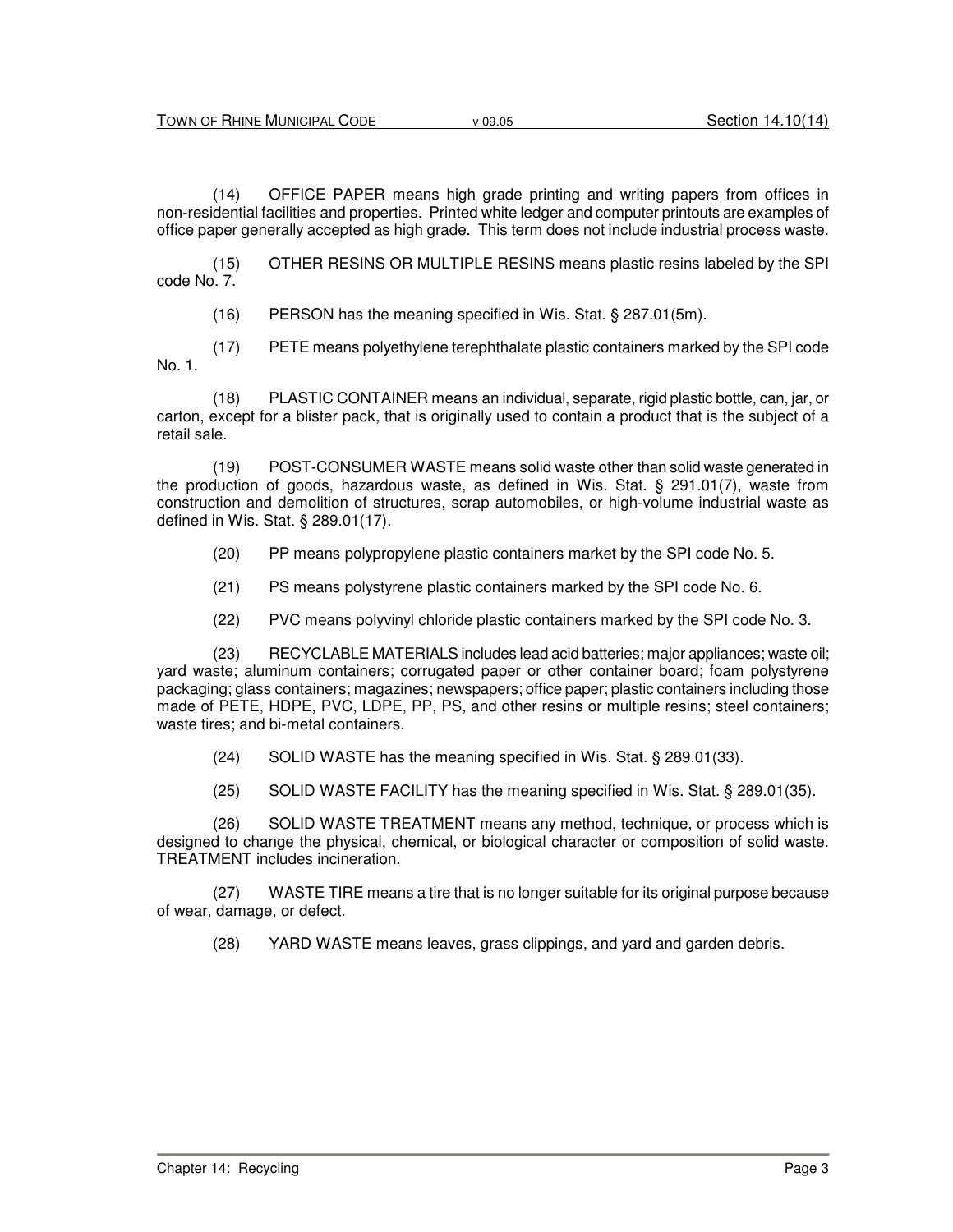**14.11 SEPARATION OF RECYCLABLE MATERIALS.** Occupants of single family and two- (2-) to four- (4-) unit residences, multiple-family dwellings, and non-residential facilities and properties shall separate the following materials from post-consumer waste:

- (1) Lead acid batteries
- (2) Major appliances
- (3) Waste oil
- (4) Yard waste
- (5) Aluminum containers
- (6) Bi-metal containers
- (7) Corrugated paper or other container board
- (8) Foam polystyrene packaging
- (9) Glass containers
- (10) Magazines or other materials printed on similar paper
- (11) Newspapers or other materials printed on newsprint
- (12) Office paper

(13) Plastic containers made of PETE, HDPE, PVC, LDPE, PP, PS, and mixed or other plastic resin types.

- (14) Steel containers
- (15) Waste tires

**14.12 SEPARATION REQUIREMENTS EXEMPTED.** The separation requirements of Section 14.11 do not apply to the following:

(1) Occupants of single family and two- (2-) to four- (4-) unit residences, multiple-family dwellings, and non-residential facilities and properties that send their post-consumer waste to a processing facility licensed by the Wisconsin Department of Natural Resources that recovers the materials specified in Section 14.11 from solid waste in as pure a form as is technically feasible.

(2) Solid waste which is burned as a supplemental fuel at a facility if less than thirty percent (30%) of the heat input to the facility is derived from the solid waste burned as supplemental fuel in accordance with Wis. Stats. § 287.07(7)(bg).

(3) A recyclable material specified in Section 14.11 for which a variance or exemption has been granted by the Department of Natural Resources under Wis. Stat. § 287.07(7)(h) or Wis. Admin. Code Ch. NR 544.14.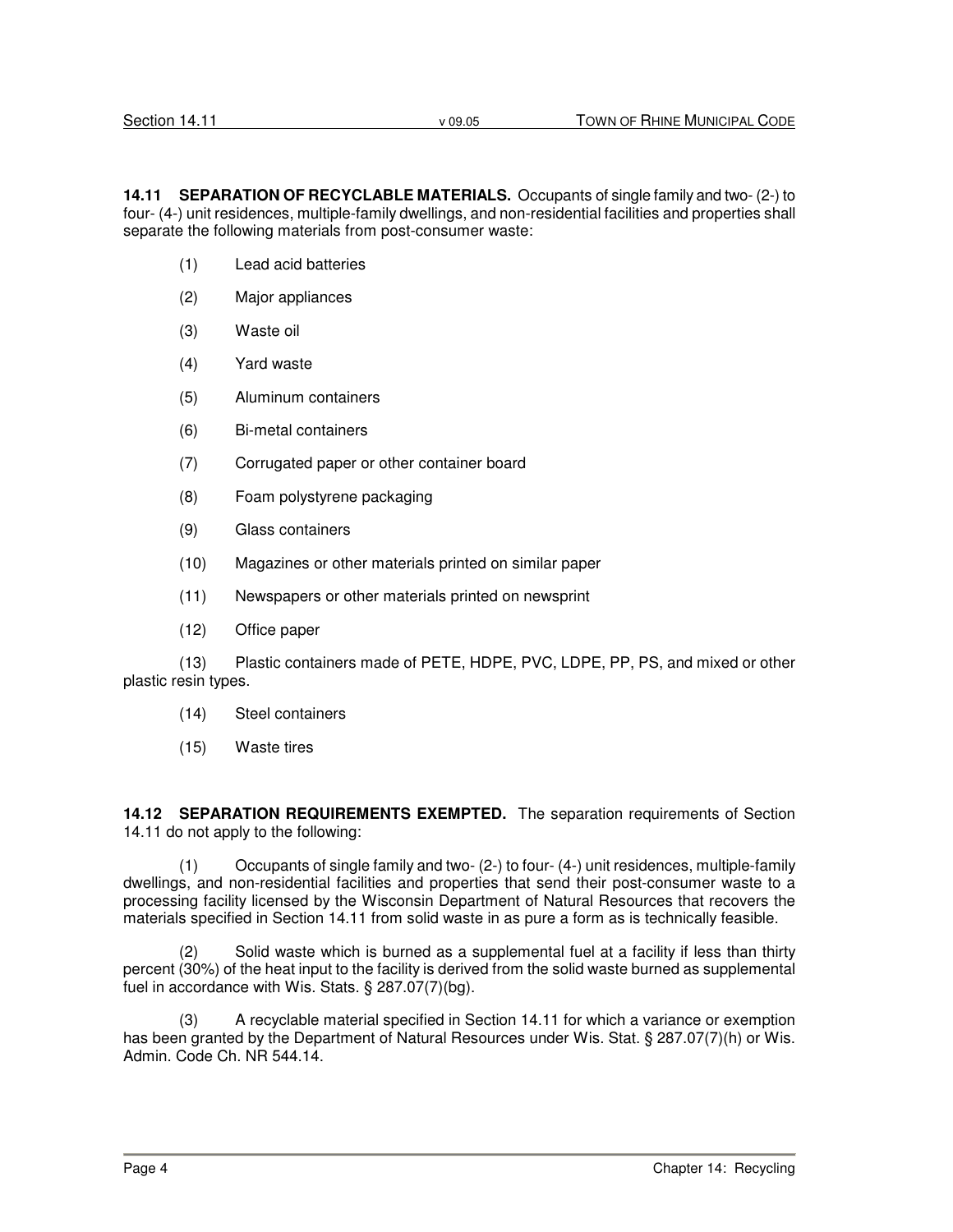**14.13 CARE OF SEPARATED RECYCLABLE MATERIALS.** To the greatest extent practicable, the recyclable materials separated in accordance with Section 14.11 shall be clean and kept free of contaminants such as food or product residue, oil, or grease or other non-recyclable materials, including but not limited to household hazardous waste, medical waste, and agricultural chemical containers. Recyclable materials shall be stored in a manner which protects them from wind, rain, and other inclement weather conditions.

**14.14 MANAGEMENT OF LEAD ACID BATTERIES, MAJOR APPLIANCES, WASTE OIL, YARD WASTE, AND BRUSH.** Occupants of single family and two- (2-) to four- (4-) unit residences, multiple-family dwellings, and non-residential facilities and properties shall manage lead acid batteries, major appliances, waste oil, yard waste, and brush as follows:

(1) Undamaged lead acid batteries shall be delivered to the designated collection site.

(2) Major appliances shall be delivered to the designated collection site but must meet all state and federal requirements regarding preparation, placement, and collection of these items.

(3) Waste oil will not be accepted by the Town of Rhine at its collection site and should be disposed of at private locations.

(4) Yard waste shall be disposed of by composting, etc., of the material on the site at which it is produced.

(5) Brush shall be delivered to the designated collection site.

**14.15 PREPARATION AND COLLECTION OF RECYCLABLE MATERIALS.** As required by State and federal law and except as otherwise directed by the Board of Supervisors of the Town of Rhine, occupants of single family and two- (2-) to four- (4-) unit residences shall do the following for the preparation and collection of the separated materials specified in Sections 14.11(5) through (15):

(1) Aluminum containers shall be rinsed and clean and delivered to the designated collection site.

(2) Bi-metal containers shall be rinsed and clean and delivered to the designated collection site.

(3) Corrugated paper or other container board shall be flattened, bundled, tied, and delivered to the designated collection site.

(4) Foam polystyrene packaging shall be clean and delivered to the designated collection site.

(5) Glass containers shall be clean with any covers removed and delivered to the designated collection site.

(6) Magazines or other materials printed on similar paper shall be bundled, tied, and delivered to the designated collection site.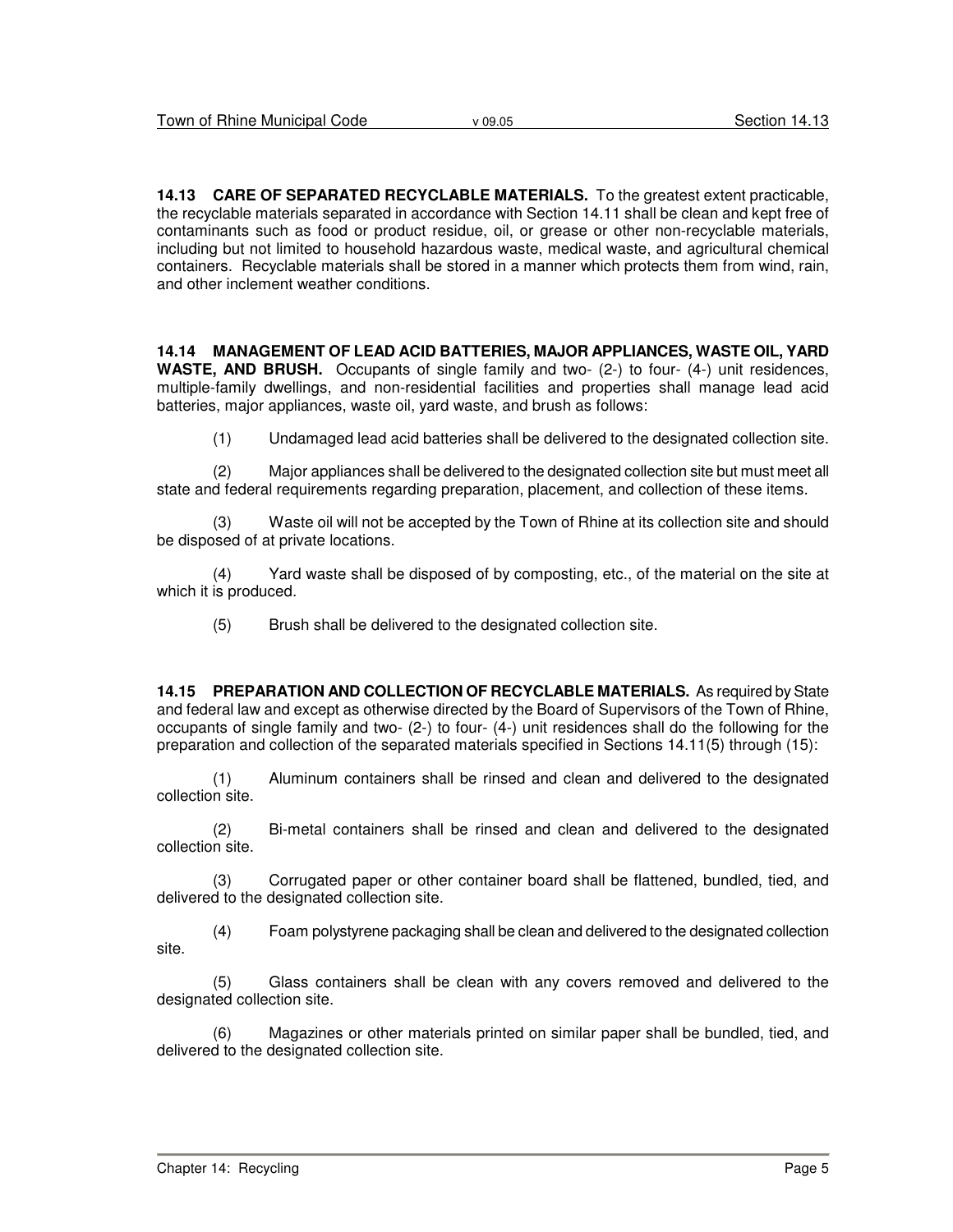(7) Newspapers or other materials printed on newsprint shall be bundled, tied, and delivered to the designated collection site.

(8) Office paper shall be separated and put in a separate and acceptable container and delivered to the designated collection site.

(9) Plastic containers shall be prepared and collected as follows:

(a) Plastic containers made of PETE which are also known as "No. 1," including soda bottles, shall be rinsed and cleaned and delivered to the designated collection site.

(b) Plastic containers made of HDPE which are also known as "No. 2," including milk bottles and detergent bottles, shall be rinsed and cleaned and delivered to the designated collection site.

(c) Plastic containers made of PVC also referred to as "No. 3" shall be rinsed and cleaned and delivered to the designated collection site.

(d) Plastic containers made of LDPE also referred to as "No. 4" shall be rinsed and cleaned and delivered to the designated collection site.

(e) Plastic containers made of PP also referred to as "No. 5" shall be rinsed and cleaned and delivered to the designated collection site.

(f) Plastic containers made of PS also known as "No. 6" shall be rinsed and cleaned and delivered to the designated collection site.

(g) Plastic containers made of mixed or other plastic resin types also known as "No. 7" shall be rinsed and cleaned and delivered to the designated collection site.

(10) Steel containers shall be cleaned and delivered to the designated collection site.

(11) Waste tires shall be delivered to the designated collection site.

(12) Post-consumer waste shall be delivered to the designated collection site.

#### **14.16 RESPONSIBILITIES OF OWNERS OR DESIGNATED AGENTS OF MULTIPLE-FAMILY DWELLINGS**

(1) Owners or designated agents of multiple-family dwellings shall do all of the following for recycling the materials specified in Sections 14.11(5) through (15):

(a) Provide adequate, separate containers for the recyclable materials.

(b) Notify tenants in writing at the time of renting or leasing the dwelling and at least semi-annually thereafter about the established recycling program.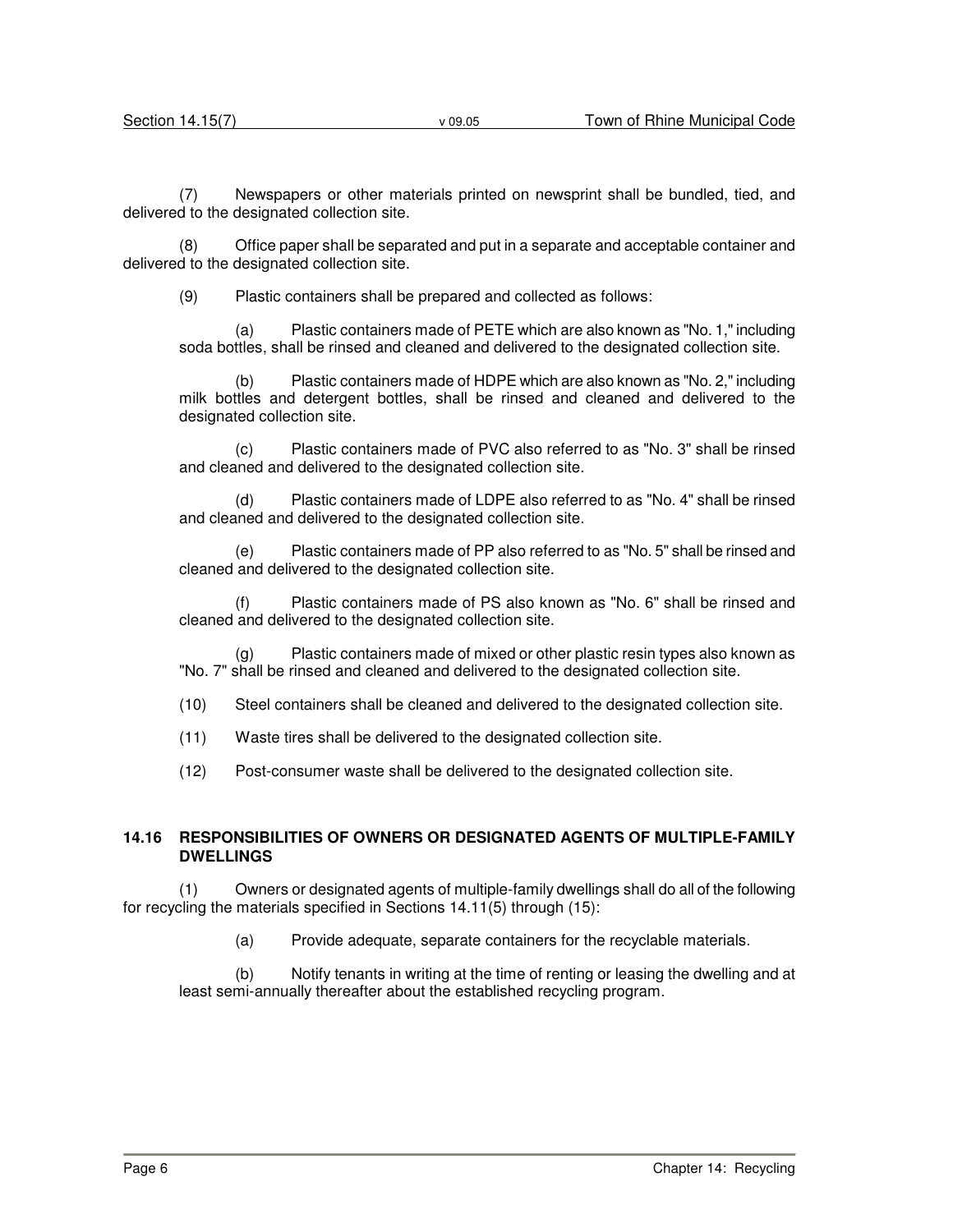(c) Provide for the collection of the materials separated from the solid waste by the tenants and the delivery of the materials to a recycling facility.

(d) Notify tenants of reasons to reduce and recycle solid waste, which materials are collected, how to prepare the materials in order to meet the processing requirements, collection methods or sites, locations, and hours of operation, and a contact person or company, including a name, address, and telephone number.

(2) The requirements specified in Subsection (1) above do not apply to the owners or designated agents of multiple-family dwellings if the post-consumer waste generated within the dwelling is treated at a processing facility licensed by the Department of Natural Resources that recovers for recycling the materials specified in Sections 14.11(5) through (15) from solid waste in as pure a form as is technically feasible.

#### **14.17 RESPONSIBILITIES OF OWNERS OR DESIGNATED AGENTS OF NON-RESIDENTIAL FACILITIES AND PROPERTIES**

(1) Owners or designated agents of non-residential facilities and properties shall do all of the following for recycling the materials specified in Sections 14.11(5) through (15):

(a) The owner or occupant of a new building or a building that is remodeled or expanded shall provide a designated area for separation, temporary storage, and collection of solid waste and recyclables either within or adjacent to the building.

(b) Provide adequate, separate containers for the recyclable materials.

(c) Notify in writing at least semi-annually all users, tenants, and occupants of the properties about the established recycling program.

(d) Provide for the collection of the materials separated from the solid waste by the users, tenants, and occupants and the delivery of the materials to a recycling facility.

(e) Notify users, tenants, and occupants of reasons to reduce and recycle, which materials are to be collected, how to prepare materials in order to meet the processing requirements, collection methods or sites, locations and hours of operation, and a contact person or company, including a name, address, and telephone number.

(2) The requirements specified in Subsection (1), above, do not apply to the owners or designated agents of non-residential facilities and properties if the post-consumer waste generated within the facility or property is treated at a processing facility licensed by the Department of Natural Resources that recovers for recycling the materials specified in Sections 14.11(5) through (15) from solid waste in as pure a form as is technically feasible.

**14.18 PROHIBITIONS ON DISPOSAL OF RECYCLABLE MATERIALS.** No person may dispose of in a solid waste disposal facility or burn in a solid waste treatment facility any of the materials specified in Sections 14.11(5) through (15) which have been separated for recycling, except waste tires may be burned with energy recovery in a solid waste treatment facility.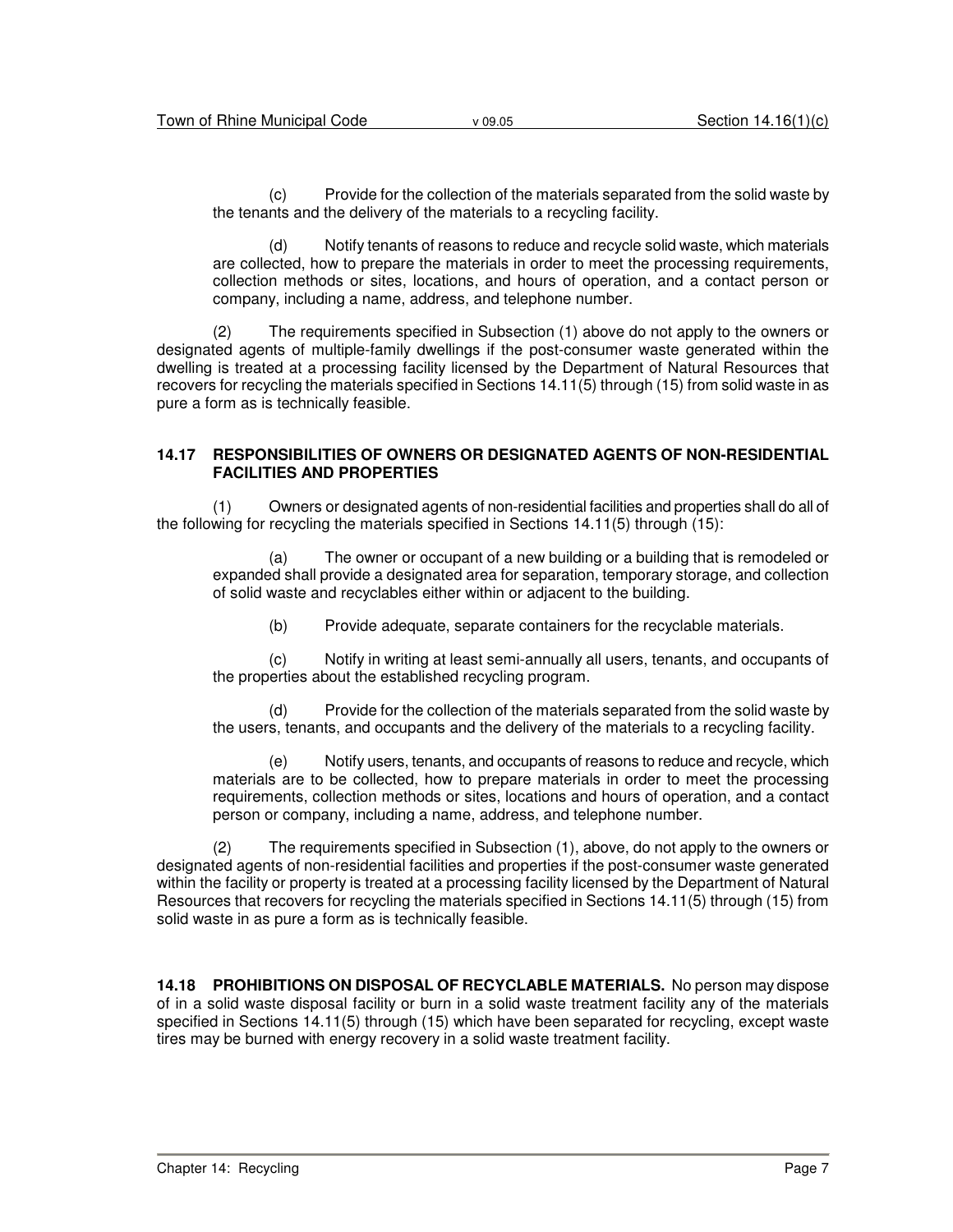**14.19 HAULER LICENSING–DNR APPROVAL.** No person or corporation shall engage in the business of hauling recyclables within the Town of Rhine without being licensed by the Department of Natural Resources under Wis. Admin. Code Ch. NR 502.06.

**14.20 PROCESSING FACILITIES.** Any contractor operating in the Town of Rhine shall not transport for processing any recyclables to a processing facility unless that facility has been approved in writing by the Town of Rhine Board and by January 1, 1995, the facility has self-certified with the Wisconsin Department of Natural Resources under Wis. Admin. Code Ch. NR 544.16.

#### **14.21 NO DUMPING**

(1) It shall be unlawful for any person to dispose of or dump garbage in any road, street, alley, or other public place within the Town of Rhine or in any receptacles or private property without the owner's consent unless it is placed in bags or containers in the manner and at the time specified by this Ordinance.

(2) No person shall place for collection any garbage at the curb of a home or non-residential building that is not owned or occupied by such person unless such arrangement has been mutually determined between temporary residents and permanent residents for the convenience of pick-up. Placement of any garbage for pick-up collection must be placed on the curbside on the day before or on the day of collection in agreement with the contracted business establishing pick-up times, dates, and types of materials to be collected. (Rev. 06/04/02)

**14.22 NON-DISPOSABLE MATERIALS.** It shall be unlawful for any person to place for disposal any of the following wastes: Hazardous and toxic wastes, chemicals, explosives, flammable liquids, paint, trees and stumps, construction debris, carcasses, or medical waste (unless personal needles which shall be contained in cardboard to eliminate injury to collection personnel).

**14.23 GARBAGE FROM OUTSIDE OF MUNICIPALITY.** It shall be unlawful to bring refuse for disposal (and recyclables) from outside the boundaries of the Town of Rhine into the Town of Rhine unless specifically authorized by the Town Board of the Town of Rhine by agreement or by written permission.

**14.24 RIGHT TO REJECT MATERIALS.** The contractor employed by the Town of Rhine or the drop-off site attendant has the right to reject any recyclable material that is not prepared according to the specifications in this Ordinance or in the education material provided by the contractor to persons within the Town of Rhine. Materials may also be rejected if not separated from solid waste, placed in the proper container, or are not designated recyclable materials for collection. The contractor employed by the Town of Rhine also has the right to refuse to pick up any solid waste if it contains recyclable containers and material. In such cases, the contractor or site attendant shall notify the generator of the materials about the reasons for rejecting the items in writing. The contractor shall also keep a list of such occurrences and provide such list to the Town of Rhine Board of Supervisors upon request.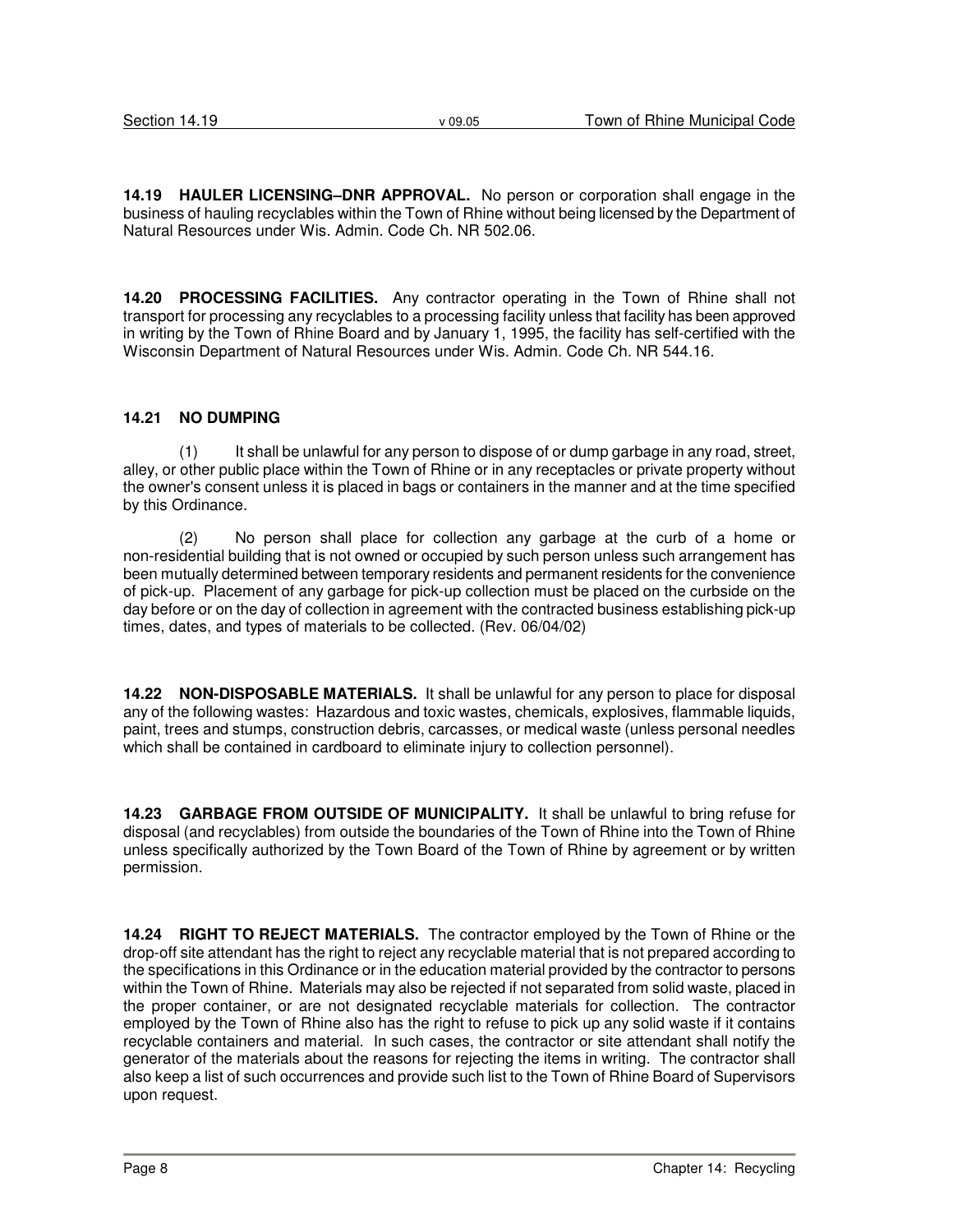**14.25 OWNERSHIP OF RECYCLABLES AND REFUSE.** Recyclable materials, upon collection by any permitted collector, shall become the property of the contractor or hauler.

**14.26 EXEMPTIONS.** The Board of Supervisors for the Town of Rhine reserves the right to designate additional solid waste materials as recyclable or currently collected materials as no longer recyclable in accordance with State law and to either add or delete them from any collection services provided by the municipality or its contractors. The municipality shall provide written notice to its service recipients of this declaration.

**14.27 COLLECTION SCHEDULE.** The Town of Rhine shall establish the time of collection of solid waste and recyclables and the Clerk shall provide written notice of the collection schedule at any time when the collection schedule is changed.

**14.28 SPECIAL MATERIALS.** Materials such as couches and bulky items shall be collected during a special collection at a frequency and time as directed by the Town Board for the Town of Rhine.

#### **14.29 CHARGES**

(1) Post-consumer waste shall be accepted at the collection site at no charge.

(2) Recyclable materials including brush, aluminum containers, corrugated paper, other container board, foam polystyrene packaging, glass containers, magazines, newspaper, office paper, rigid plastic containers, steel containers, and bi-metal containers shall be accepted at the collection site at no charge.

(3) Scrap metal items shall be accepted at the collection site at no charge.

(4) Recyclable and other materials including but not limited to lead acid batteries, major appliances, waste oil, waste tires, furniture, and television sets shall be accepted at the collection site at appropriate, reasonable charges as set by the contractor, and/or the Town Board.

#### **14.30 ENFORCEMENT**

(1) For the purpose of ascertaining compliance with the provisions of this Ordinance, any authorized officer, employee, or representative of the Town of Rhine may inspect recyclable materials separated for recycling, post-consumer waste intended for disposal, recycling collection sites and facilities, collection vehicles, collection areas of multiple-family dwellings and non-residential facilities and properties, and any records relating to recycling activities which shall be kept confidential when necessary to protect proprietary information. No person may refuse access to any authorized officer, employee, or authorized representative of the Town of Rhine who requests access for purposes of inspection and who presents appropriate credentials. No person may obstruct, hamper, or interfere with such an inspection.